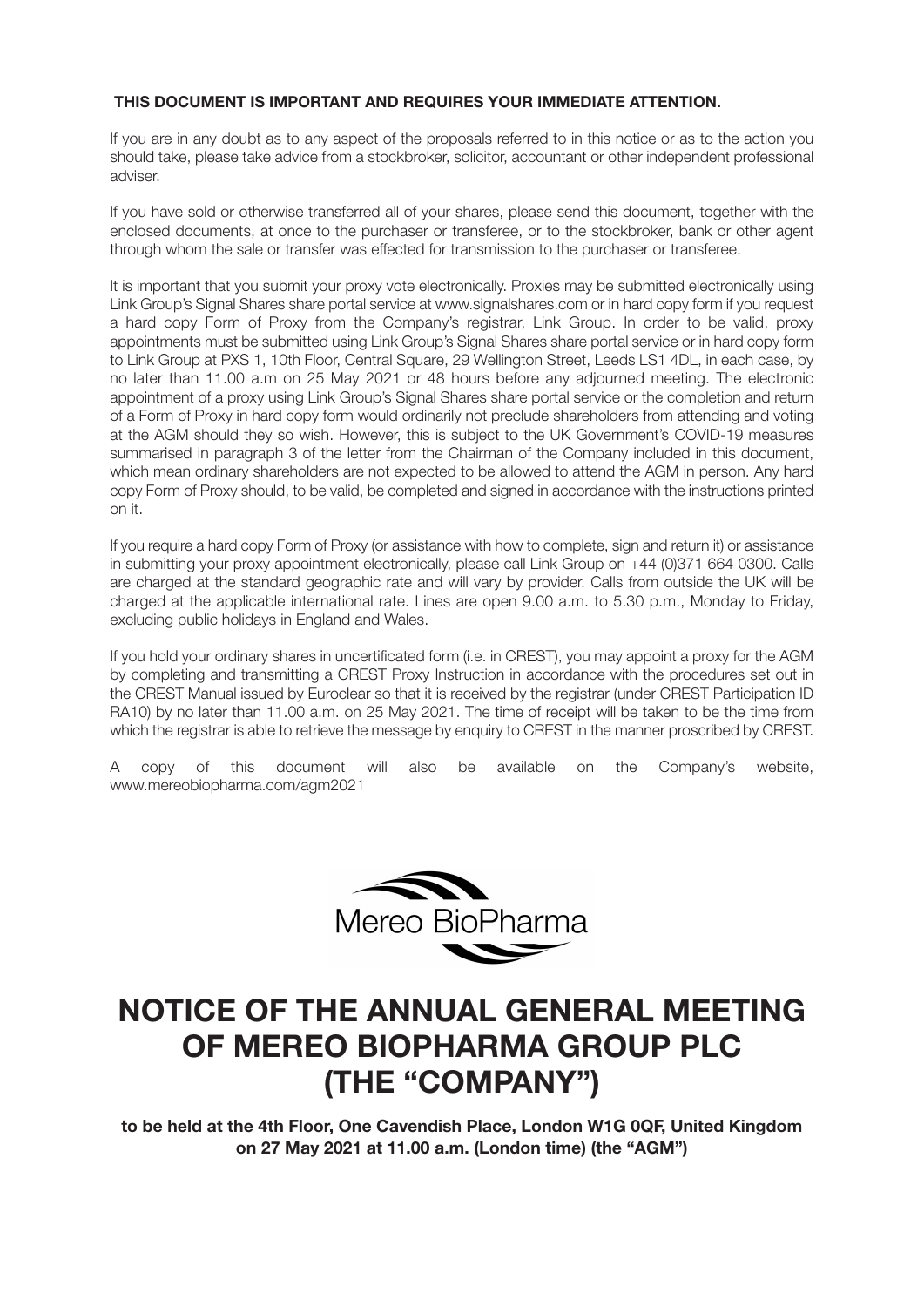#### **Cautionary note regarding forward-looking statements**

This document contains statements about the Company that are or may be "forward-looking statements". All statements, other than statements of historical facts, included in this document may be forward-looking statements. Without limitation, any statements preceded or followed by, or that include, the words "targets", "plans", "believes", "expects", "aims", "intends", "will", "may", "should", "anticipates", "estimates", "projects" or words or terms of similar substance, or the negative thereof, are forward-looking statements. These forward-looking statements are not guarantees of future performance and have not been reviewed by the auditors of the Company. These factors are discussed in the "Risk Factors" section of the Company's annual reports and accounts and filings that the Company makes with the Securities and Exchange Commission, including its Annual Report on Form 20-F for the year ended 31 December 2020 and subsequent reports of Form 6-K. These forward-looking statements involve known and unknown risks, uncertainties and other factors which may cause the actual results, performance or achievements of any such person, or industry results, to be materially different from any results, performance or achievements expressed or implied by such forward-looking statements. These forward-looking statements are based on numerous assumptions regarding the present and future business strategies of such persons and the environment in which each will operate in the future. Past performance is not a guarantee of future performance. Investors should not place undue reliance on such forward-looking statements and, save as is required by law or regulation, the Company does not undertake any obligation to update publicly or revise any forward-looking statements (including to reflect any change in expectations with regard thereto or any change in events, conditions or circumstances on which any such statement is based). All subsequent forward-looking statements attributed to the Company or any persons acting on its behalf are expressly qualified in their entirety by the cautionary statement above. All forward-looking statements contained in this document are based on information available to the Directors of the Company at the date of this document, unless some other time is specified in relation to them, and the posting or receipt of this document shall not give rise to any implication that there has been no change in the facts set forth herein since such date.

## **Notice to overseas persons**

The distribution of this document in certain jurisdictions may be restricted by law and therefore persons into whose possession this document comes should inform themselves about and observe any such restrictions. Any failure to comply with these restrictions may constitute a violation of the securities laws of any such jurisdiction.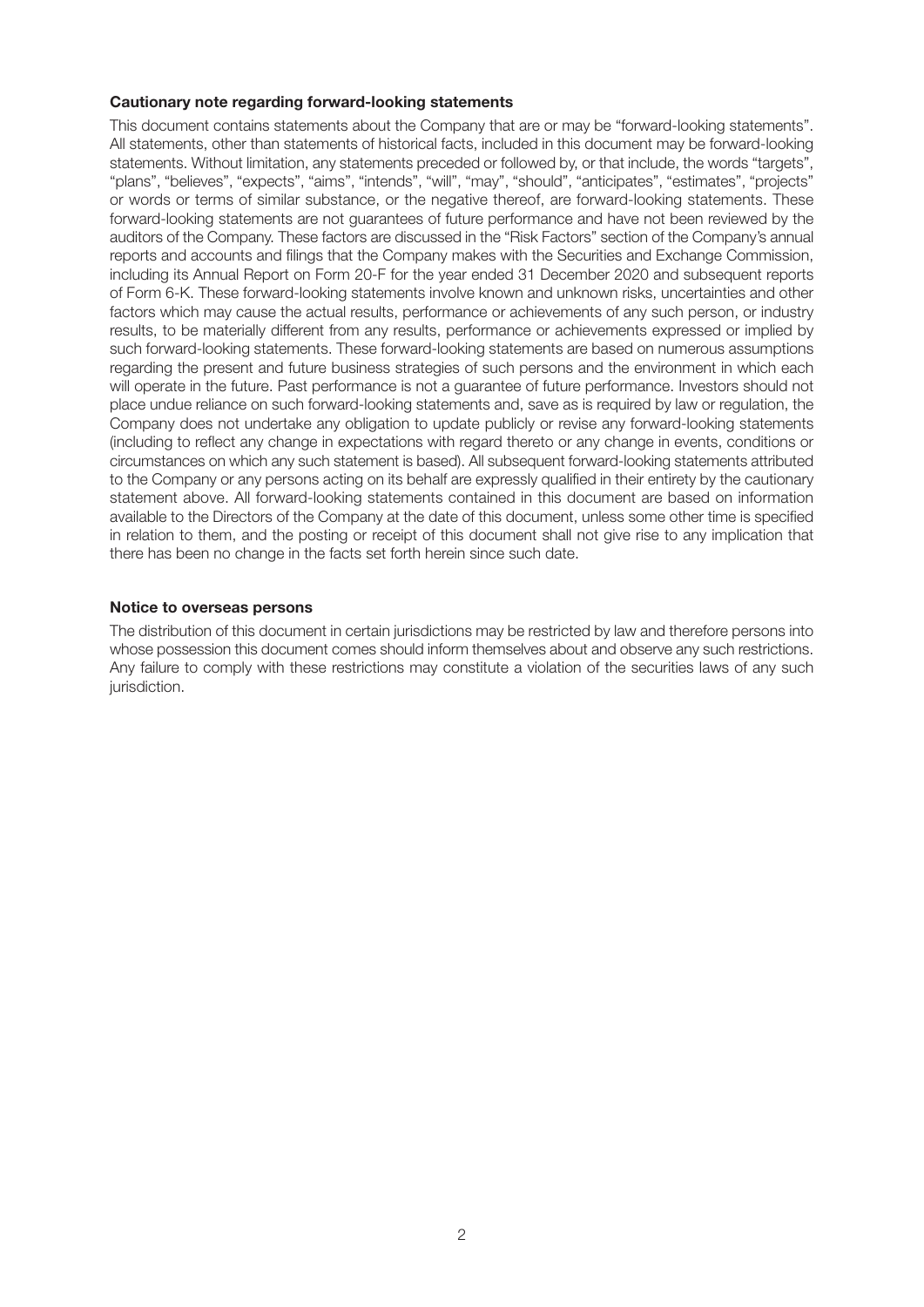## **Contents**

| Letter from the Chairman of Mereo BioPharma Group plc |  |
|-------------------------------------------------------|--|
| <b>Notice of Annual General Meeting</b>               |  |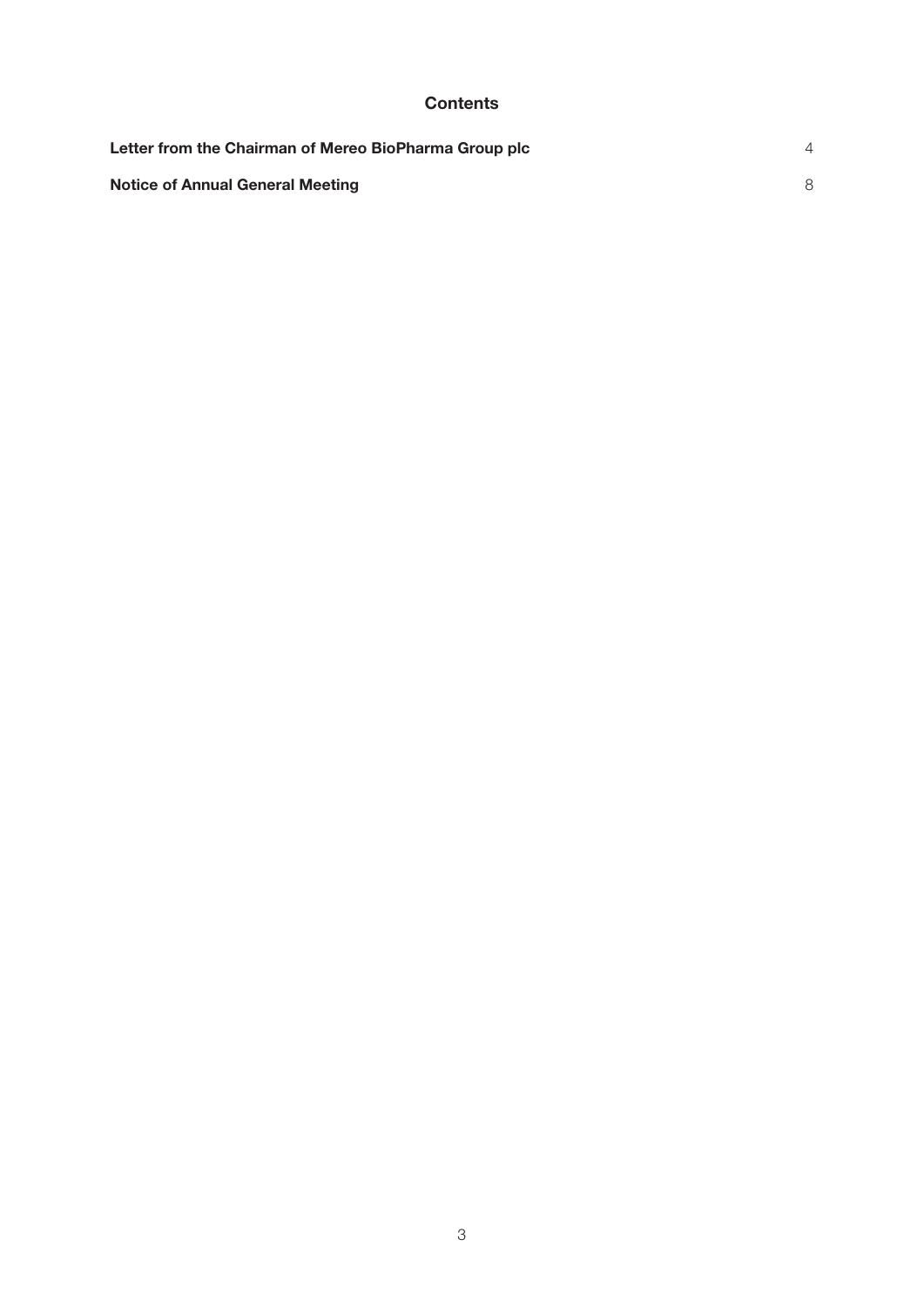

## **Letter from the Chairman of Mereo BioPharma Group plc**

*(Registered and incorporated in England and Wales with Company number 09481161)*

Dr. Peter Fellner *(Non-Executive Chairman)* 4th Floor, Dr. Denise Scots-Knight *(Chief Executive Officer)* **One Cavendish Place,** One Cavendish Place, Peter Bains *(Non-Executive Director)* **Conditable 2009 Conditable 2009 Conditable 2009 Conditable 2009 Conditable 200** Peter Bains *(Non-Executive Director)* Dr. Jeremy Bender *(Non-Executive Director)* Dr. Anders Ekblom *(Non-Executive Director)* 16 April 2021 Kunal Kashyap *(Non-Executive Director)* Dr. Deepa Pakianathan *(Non-Executive Director)* Michael Wyzga *(Non-Executive Director and Deputy Chairman)* Dr. Brian Schwartz *(Non-Executive Director)* (together, the "**Directors**")

*Directors Registered Office:*

Dear Shareholder,

## **Notice of 2021 Annual General Meeting**

## **1. Introduction**

The purpose of this document is to provide you with details of the Annual General Meeting ("**AGM**") of the Company to be held on 27 May 2021 at 11.00 a.m. (London time) and convened by the formal Notice of Annual General Meeting set out on page 8 of this document.

This letter also explains the resolutions which will be considered at the AGM, why the Directors consider the resolutions to be in the best interests of shareholders of the Company as a whole and why they recommend that you vote in favour of the resolutions.

## **2. Business of the AGM**

The business to be conducted at the AGM consists of consideration of the following resolutions. Resolutions 1 to 12 (inclusive) are proposed as ordinary resolutions. This means that for each of those resolutions to be passed, more than half of the votes cast must be in favour of the resolution.

## *Resolution 1 – 2020 Annual Report and Accounts*

This resolution is proposed as an ordinary resolution.

The Directors are obliged to lay the annual financial statements, the directors' report and the independent auditor's report before shareholders each financial year at a general meeting.

The Company's annual financial statements, the directors' report and the independent auditor's report for the financial year ended 31 December 2020 will be sent to and/or made available to shareholders from 16 April 2021 and can be accessed at www.mereobiopharma.com/investors

## *Resolutions 2 and 3 – Appointment and remuneration of Ernst & Young LLP*

These resolutions are proposed as ordinary resolutions.

The Company is required to appoint auditors at each general meeting at which accounts are laid before the shareholders to hold office until the next such meeting. At the Company's accounts meeting held on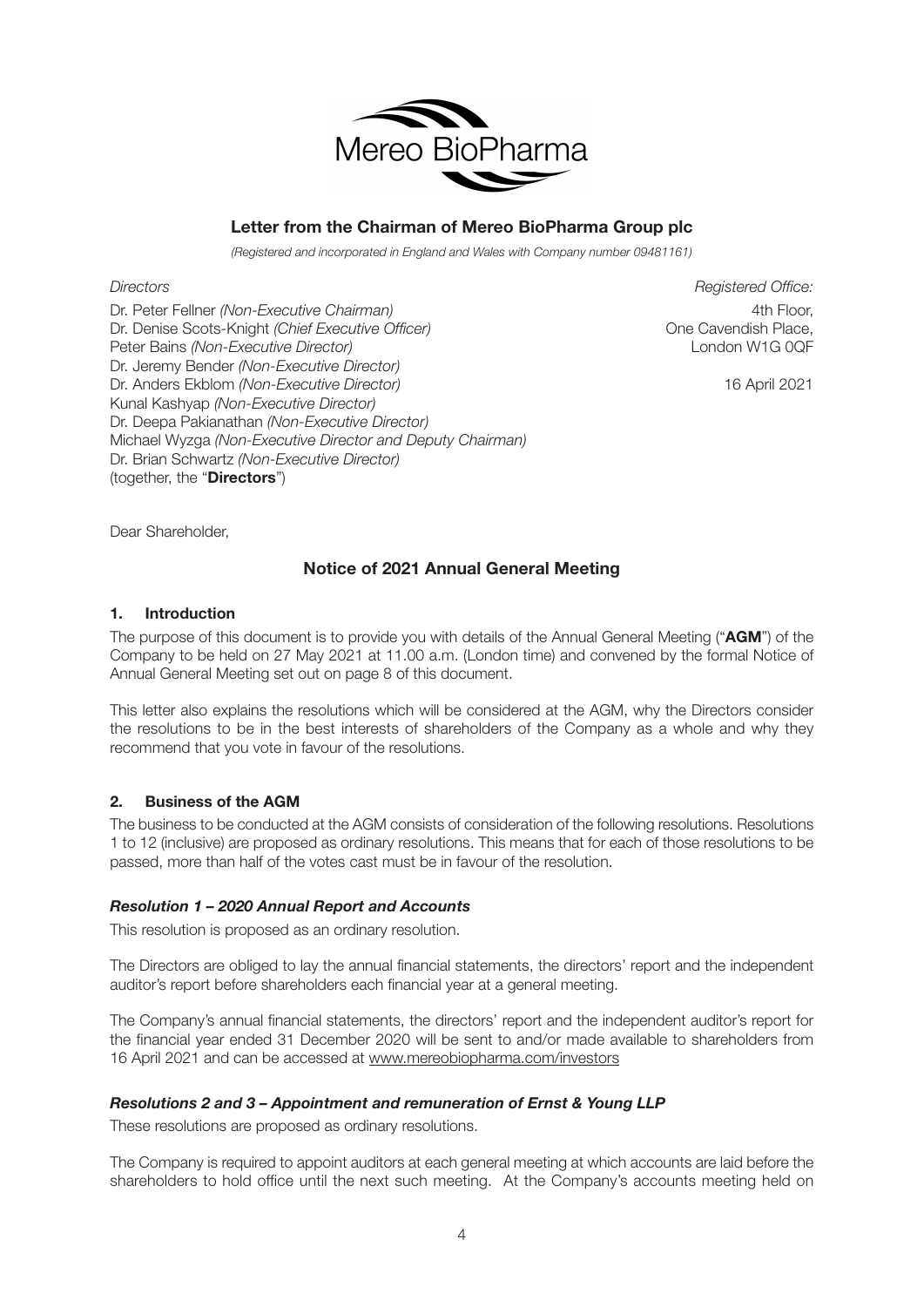28 September 2020, Ernst & Young LLP were re-appointed as auditors to hold office from the conclusion of that meeting until the conclusion of the forthcoming AGM.

Resolution 2 proposes the re-appointment of Ernst & Young LLP as auditors of the Company.

Resolution 3 authorises the Directors to determine Ernst & Young LLP's remuneration.

Ernst & Young LLP have indicated that they are willing to act as the Company's auditors until the conclusion of the Company's next annual general meeting at which the Company's annual report and accounts are presented.

#### *Resolutions 4 and 5 – Directors' remuneration report and Directors' remuneration policy*

These resolutions are proposed as ordinary resolutions.

Resolution 4 is to approve the directors' remuneration report, set out on pages 39 to 61 (inclusive) of the 2020 Annual Report and Accounts.

Following the Company's listing in the U.S. on the Nasdaq Global Market in April 2019, the Companies Act 2006 requires that the directors' remuneration report be subject to an annual advisory vote so that shareholders vote by way of ordinary resolution to approve the directors' remuneration in the relevant financial year and how the directors' remuneration policy will be implemented in the following financial year. The vote is advisory in nature and no entitlement to remuneration is conditional on the passing of the resolution.

Resolution 5 is to approve the directors' remuneration policy set out in the directors' remuneration report at pages 42 to 51 (inclusive) of the 2020 Annual Report and Accounts.

Following the Company's listing in the U.S. on the Nasdaq Global Market, the Companies Act 2006 also requires that the directors' remuneration policy be subject to a binding vote every three years. The directors' remuneration policy was last approved at the Company's accounts meeting held on 28 September 2020. However, in light of the cancellation of the Company's ordinary shares to trading on the AIM market of the London Stock Exchange in December 2020 and the Company continuing forward solely with its Nasdaq Global Market listing, the directors have taken the opportunity during 2020 to further review the directors' remuneration policy to ensure it remains optimized and fully aligned with the Company's strategy. Although, the Remuneration Committee has concluded that the current overarching remuneration framework continues to be effective and that no significant changes to the structure are required at this stage, two changes are proposed to how the directors' remuneration policy will operate. Both are aimed, primarily at bringing the policy into line with typical U.S. practice. Firstly, the directors are proposing to rebalance the Chief Executive Officer's short- and long-term incentive arrangements such that the maximum cash bonus potential will reduce and be offset by larger awards of longer-term equity incentives which vest over a four-year period. This change will more closely link incentives with the long-term strategy as well as increasing alignment between the Chief Executive Officer and shareholders. Secondly, the directors are proposing to amend the policy on payment for loss of office in the event of a change of control. This change will ensure we have the appropriate flexibility to build in provisions typically found in U.S. service contracts and to ensure we are limiting any potential adverse impact on the motivation, dedication and objectivity of our Chief Executive Officer in the event of a potential and/or actual change of control. In order to accommodate these two changes, shareholder approval is being sought for approval of the revised directors' remuneration policy.

The revised directors' remuneration policy, if approved, will take effect immediately after the end of the AGM. Further information about proposed changes to the policy can be found at page 39 of the 2020 Annual Report and Accounts, and in the directors' remuneration policy on pages 42 to 51 of the 2020 Annual Report and Accounts.

## *Resolutions 6, 7, 8, 9, 10, 11 and 12 – Re-appointment of Dr. Jeremy Bender, Dr. Brian Schwartz, Dr. Peter Fellner, Dr. Denise Scots-Knight, Peter Bains, Dr. Anders Ekblom and Kunal Kashyap*

These resolutions are proposed as ordinary resolutions.

Dr. Jeremy Bender and Dr. Brian Schwartz were appointed as directors of the Company on 1 October 2020. In accordance with Article 29.1(a) of the Company's articles of association, at each annual general meeting any director in office who has been appointed by the Directors since the previous annual general meeting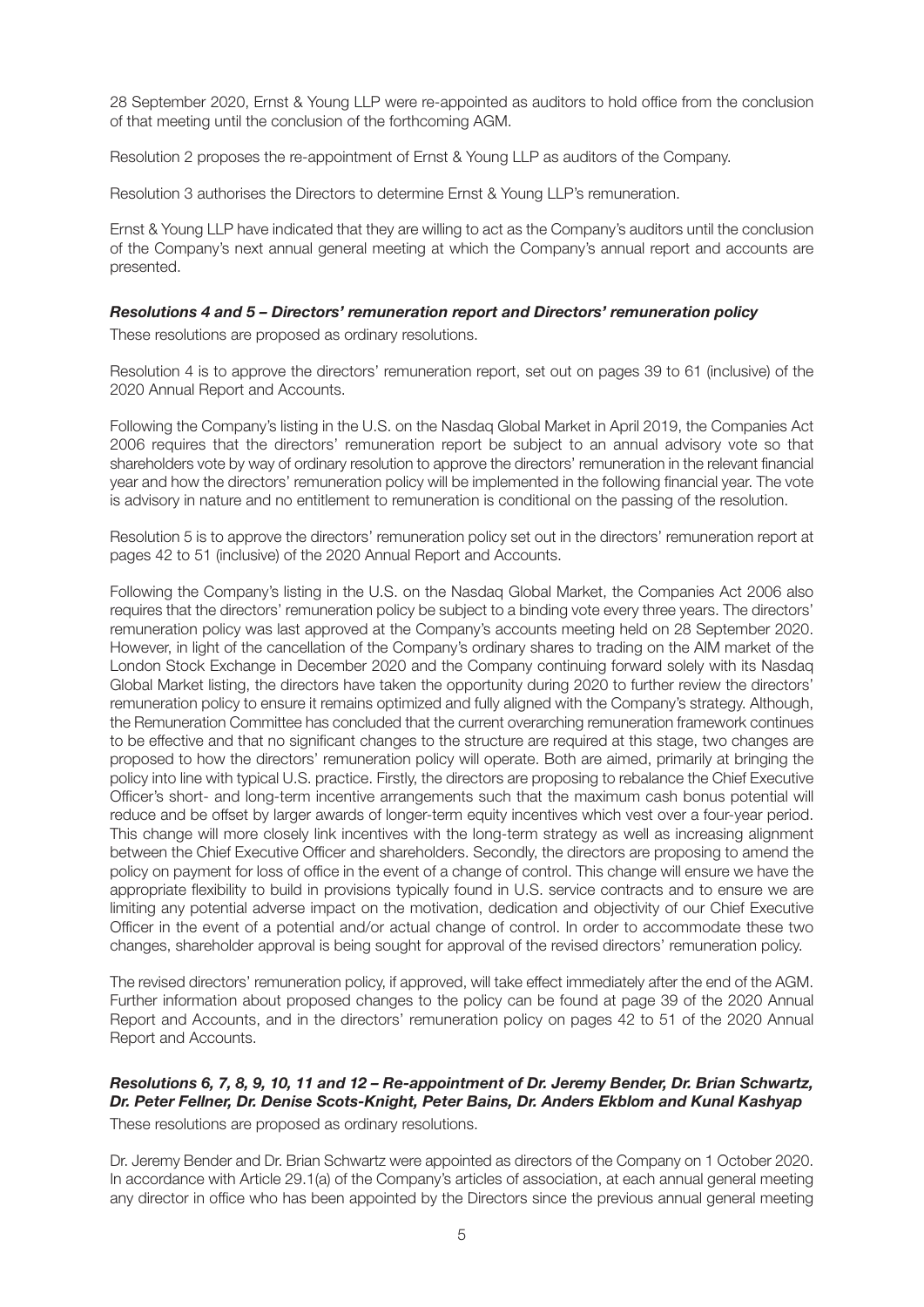shall retire from office but be eligible for re-appointment. A biography for each of Dr. Jeremy Bender and Dr. Brian Schwartz is included in the 2020 Annual Report and Accounts published on 16 April 2020 and is available from the Company's Investor Relations website (www.mereobiopharma.com/investors).

Each of Dr. Peter Fellner, Dr. Denise Scots-Knight, Peter Bains, Dr. Anders Ekblom and Kunal Kashyap retired and were re-appointed as directors of the Company at the 2018 annual general meeting of the Company. In accordance with Article 29.1(b) of the Company's articles of association, any director in office for whom the AGM is the third annual general meeting following the annual general meeting at which he was elected or last re-elected shall retire from office but be eligible for re-appointment.

The Directors believe that Dr. Jeremy Bender, Dr. Brian Schwartz, Dr. Peter Fellner, Dr. Denise Scots-Knight, Peter Bains, Dr. Anders Ekblom and Kunal Kashyap bring a wealth of experience to the Board and therefore consider it entirely appropriate for them to seek re-appointment at the AGM.

## **3. Attendance at the AGM**

At present, measures restricting movement and gatherings are in force in England to address the spread of COVID-19. Among other things, these measures currently prohibit (subject to certain exceptions) persons from participating in gatherings consisting of two or more people in any indoor space. It is uncertain whether these measures prohibiting indoor gatherings will be eased before the time of the AGM. The Company and its shareholders will be required to comply with the measures in place at the time of the AGM in the holding of the AGM.

For the purposes of the AGM, a quorum is two qualifying persons, as determined in accordance with the Companies Act 2006. **However, as things currently stand, ordinary shareholders are not expected to be allowed to attend the AGM in person. Given the uncertainty around whether shareholders will be able to attend the AGM, all shareholders are encouraged to appoint the Chairman of the AGM as proxy to vote on the proposed resolutions in accordance with the instructions provided below. The Company will arrange for the presence of two qualifying persons at the AGM. If the current COVID-19 measures are continuing at the time of the AGM, any ordinary shareholder seeking to attend the AGM in person will be refused entry**.

The Company will continue to monitor UK Government advice. The situation with respect to COVID-19 is constantly evolving. Should circumstances change before the time of the AGM such that we consider it has become possible to welcome ordinary shareholders to the AGM, within safety constraints and in accordance with UK Government guidelines, or if the arrangements for our AGM need to change in any other respect, we will post details on the Investors section of its website at www.mereobiopharma.com. Arrangements for our AGM are subject to change at short notice and it is recommended that you check for updates regularly.

The Board would like to take this opportunity to thank all shareholders for their continued support and understanding in these exceptional circumstances and wish them well during this time as we all continue to navigate the implications of COVID-19. We look forward to returning to full shareholder engagement as soon as reasonably possible.

## **4. Action to be taken**

Please submit your vote by proxy electronically using Link Group's Signal Shares share portal service at www.signalshares.com or in hard copy form if you request a hard copy Form of Proxy from the Company's registrar, Link Group. In order to be valid, proxy appointments must be submitted using Link Group's Signal Shares share portal service or in hard copy form to Link Group at PXS 1, 10th Floor, Central Square, 29 Wellington Street, Leeds LS1 4DL, in each case, by no later than 11.00 a.m. on 25 May 2021 or 48 hours before any adjourned meeting.

If you require a hard copy Form of Proxy (or assistance with how to complete, sign and return it) or assistance in submitting your proxy appointment electronically, please call Link Group on +44 (0)371 664 0300. Calls are charged at the standard geographic rate and will vary by provider. Calls from outside the UK will be charged at the applicable international rate. Lines are open 9.00 a.m. to 5.30 p.m., Monday to Friday, excluding public holidays in England and Wales.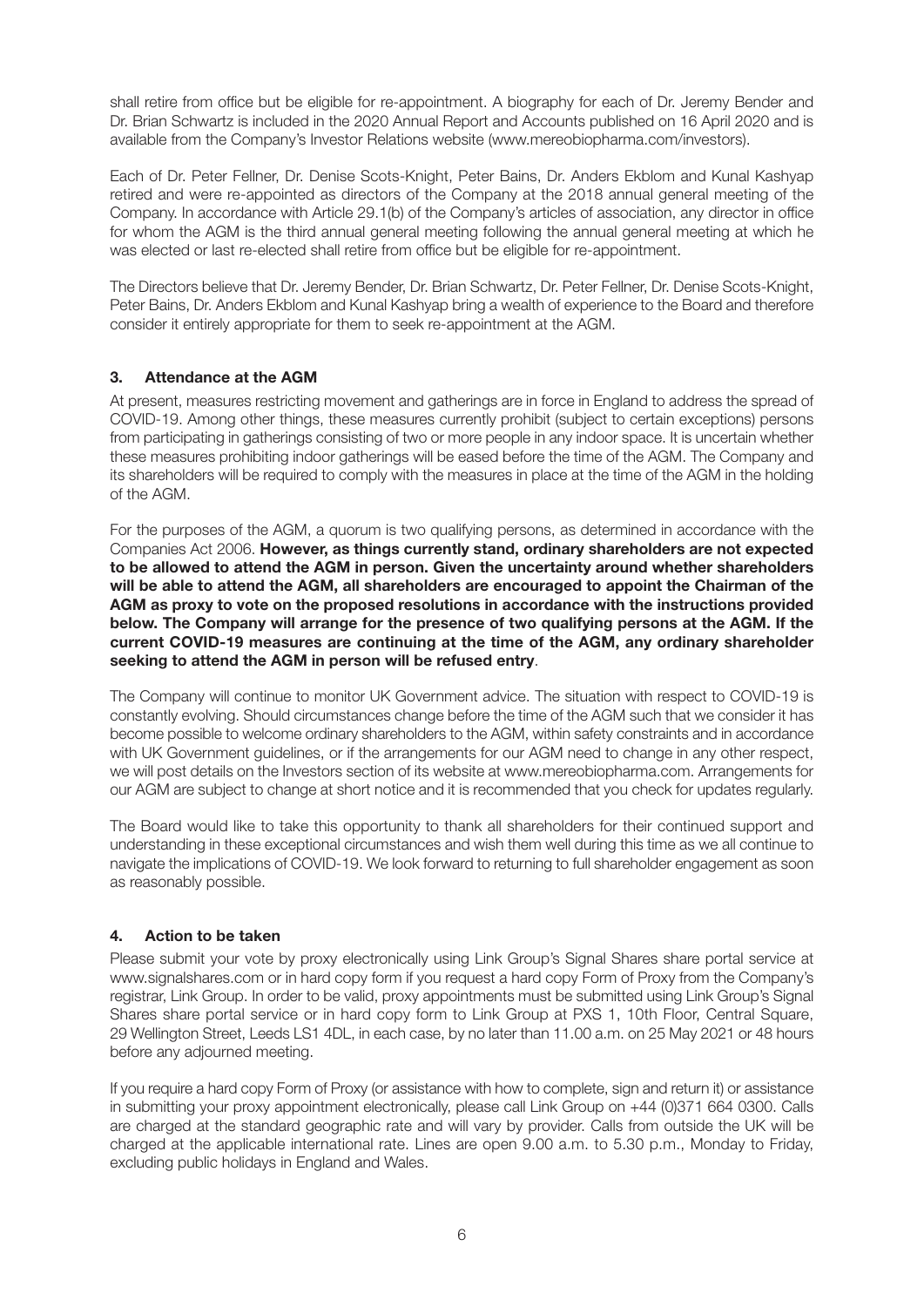If you hold your ordinary shares in uncertificated form (i.e. in CREST), you may appoint a proxy for the AGM by completing and transmitting a CREST Proxy Instruction in accordance with the procedures set out in the CREST Manual issued by Euroclear so that it is received by the registrar (under CREST Participation ID RA10) by no later than 11.00 a.m. on 25 May 2021. The time of receipt will be taken to be the time from which the registrar is able to retrieve the message by enquiry to CREST in the manner proscribed by CREST.

Ordinarily, completion of a proxy would not preclude you from attending the AGM and voting in person if you so wish. However, this is subject to the UK Government's COVID-19 measures summarised in paragraph 3 above, which mean ordinary shareholders are not expected to be allowed to attend the AGM in person. **You are encouraged to appoint the Chairman of the AGM as your proxy. If you appoint any person other than the Chairman of the AGM as your proxy, that person may not be allowed to attend the AGM**.

## **5. Recommendation**

The Directors consider that the resolutions to be proposed at the AGM are in the best interests of the Company and its shareholders as a whole and is likely to promote the success of the Company. The Directors unanimously recommend that you vote in favour of the proposed resolutions as they intend to do in respect of their own beneficial holdings, which amount to approximately 0.77% of the voting rights of the issued ordinary share capital of the Company as at 15 April 2021, being the latest practicable date prior to publication of this document.

Yours faithfully,

 $P.S.$ 

**Peter Fellner** *Chairman*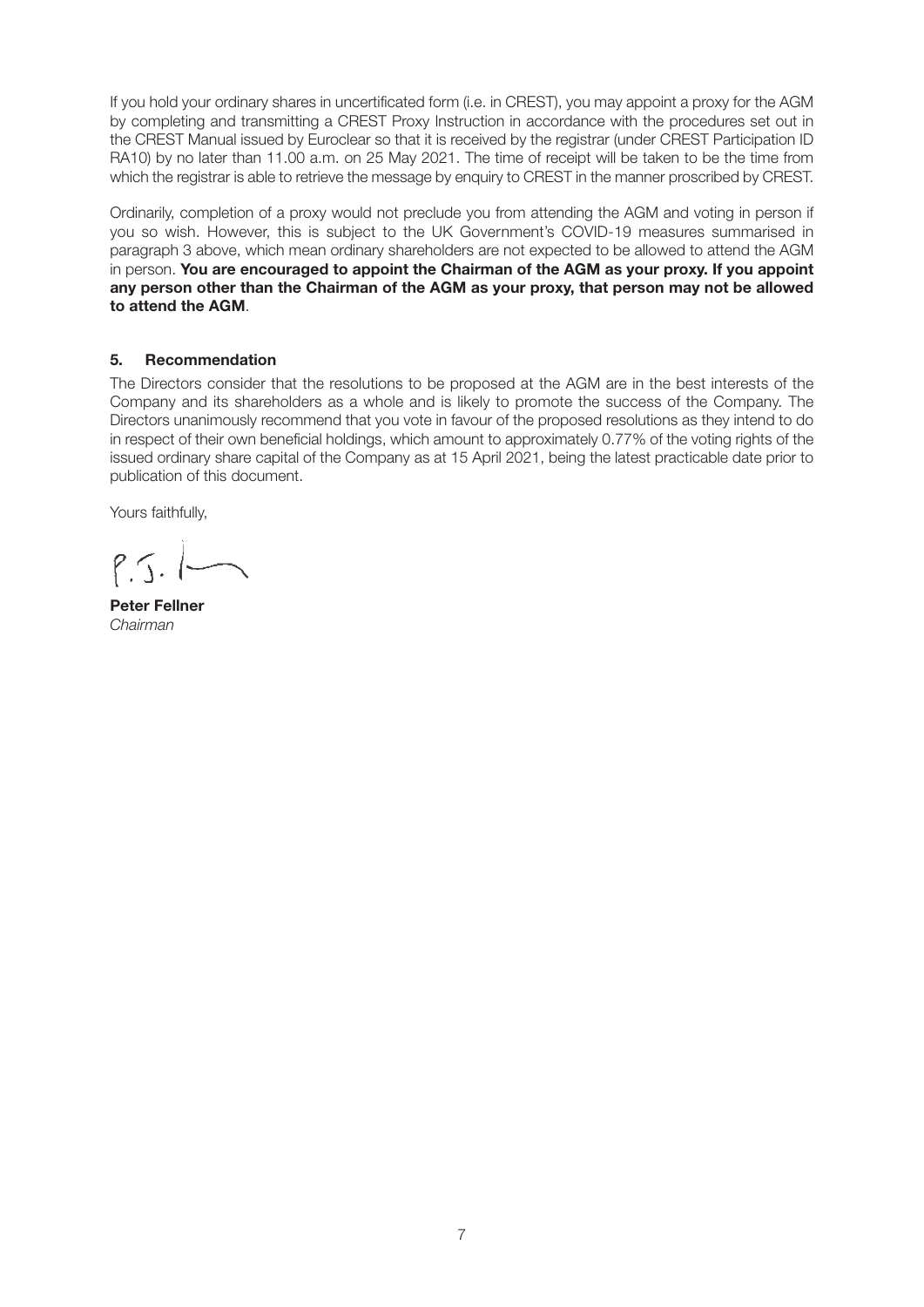# **MEREO BIOPHARMA GROUP PLC**

## **(the "Company")**

*(Registered and incorporated in England and Wales with company number 09481161)*

## **NOTICE OF ANNUAL GENERAL MEETING**

**NOTICE IS HEREBY GIVEN** that an Annual General Meeting (the "**AGM**") of the Company will be held at 4th Floor, One Cavendish Place, London W1G 0QF, United Kingdom on 27 May 2021 at 11.00 a.m. (London time) to consider and, if thought fit, to pass the resolutions below as ordinary resolutions.

- 1. That the annual report and accounts for the financial year ended 31 December 2020, together with the directors' report and independent auditor's report thereon, be received and adopted.
- 2. That Ernst & Young LLP be re-appointed as auditors to hold office from the conclusion of the AGM until the conclusion of the next Annual General Meeting at which the Company's annual report and accounts are presented.
- 3. That the directors of the Company be authorised to determine Ernst & Young LLP's remuneration.
- 4. That the directors' remuneration report (excluding the directors' remuneration policy, set out on pages 39 to 61 of the directors' remuneration report), as set out in the Company's annual report and accounts for the financial year ended 31 December 2020, be approved.
- 5. That the directors' remuneration policy, as set out on pages 42 to 51 of the directors' remuneration report, which takes effect immediately after the end of AGM, be approved.
- 6. That Dr. Jeremy Bender be re-appointed as a director of the Company.
- 7. That Dr. Brian Schwartz be re-appointed as a director of the Company.
- 8. That Dr. Peter Fellner be re-appointed as a director of the Company.
- 9. That Dr. Denise Scots-Knight be re-appointed as a director of the Company.
- 10. That Peter Bains be re-appointed as a director of the Company.
- 11. That Dr. Anders Ekblom be re-appointed as a director of the Company.
- 12. That Kunal Kashyap be re-appointed as a director of the Company.

BY ORDER OF THE BOARD

Claire 8mm

**Charles Sermon** *REGISTERED OFFICE Company Secretary* 4th Floor One Cavendish Place 16 April 2021 London W1G 0QF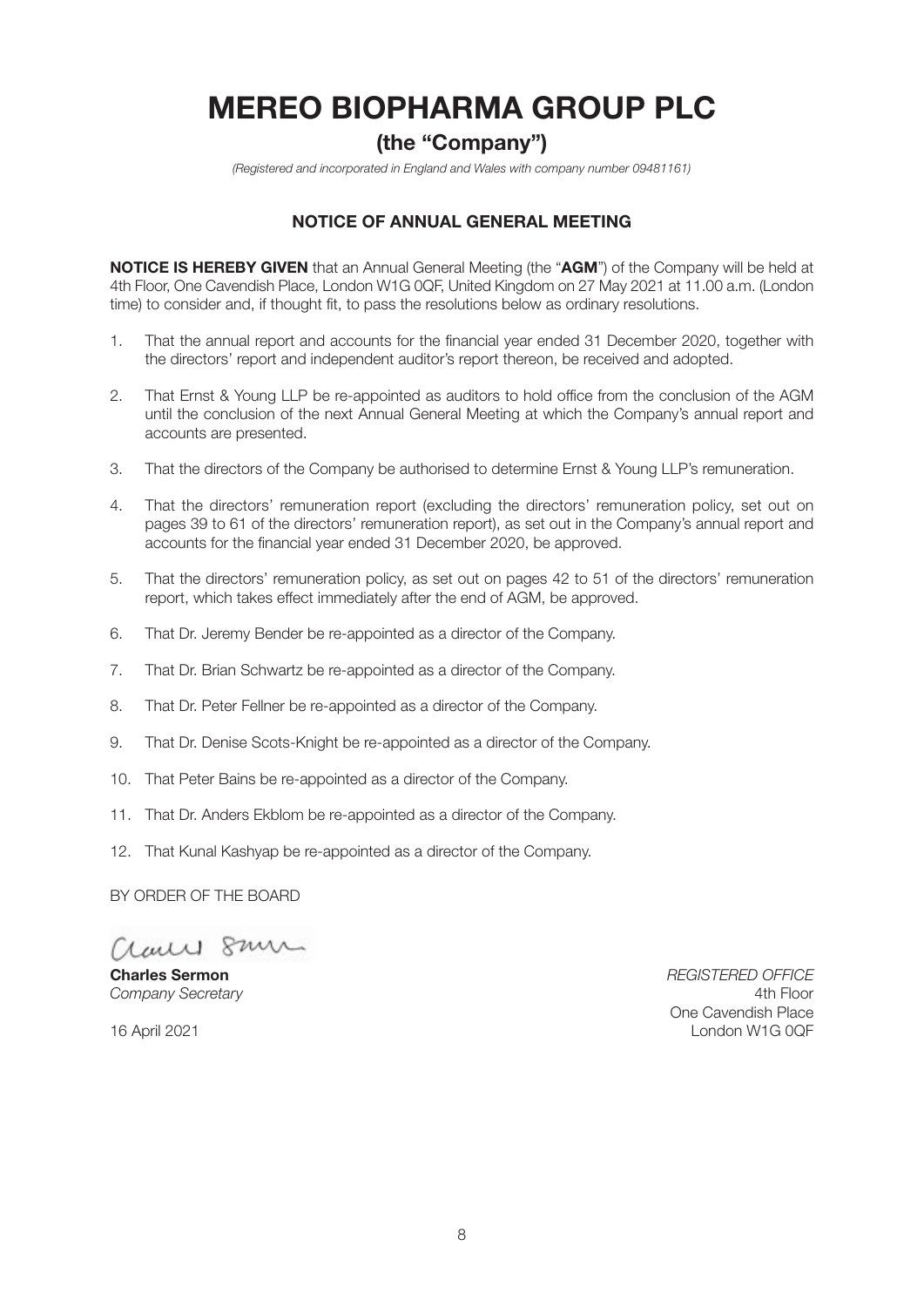#### **Notice of Annual General Meeting Notes:**

#### **Entitlement to Attend and Vote**

1. To be entitled to attend and vote at the meeting (and for the purposes of the determination by the Company of the votes that may be cast in accordance with Regulation 41 of the Uncertified Securities Regulations 2001), only those members registered in the Company's register of members at 11.00 a.m. on 25 May 2021 (or, if the meeting is adjourned, 48 hours before the adjourned meeting) shall be entitled to attend and vote at the meeting. Changes to the register of members of the Company after the relevant deadline shall be disregarded in determining the rights of any person to attend and vote at the meeting.

#### **Appointment of Proxies**

- 2. If you are a member of the Company at the time set out in note 1 above, you are entitled to appoint a proxy to exercise all or any of your rights to attend, speak and vote at the meeting. You can appoint a proxy only using the procedures set out in these notes and the notes to the proxy form.
- 3. A proxy does not need to be a member of the Company but must attend the meeting to represent you. If you wish your proxy to speak on your behalf at the meeting you will need to appoint your own choice of proxy (not the Chairman) and give your instructions directly to them.
- 4. You may appoint more than one proxy provided each proxy is appointed to exercise rights attached to different shares. You may not appoint more than one proxy to exercise rights attached to any one share. To appoint more than one proxy, please indicate on your proxy submission how many shares it relates to.
- 5. A vote withheld is not a vote in law, which means that the vote will not be counted in the calculation of votes for or against the Resolution. If no voting indication is given, your proxy will vote or abstain from voting at his or her discretion. Your proxy will vote (or abstain from voting) as he or she thinks fit in relation to any other matter which is put before the meeting.

#### **Appointment of Proxy Using Hard Copy Proxy Form**

6. A hard copy form of proxy has not been sent to you but you can request one directly from the registrars, Link Group's general helpline team +44 (0)371 664 0391. Calls are charged at the standard geographic rate and will vary by provider. Calls from outside the UK will be charged at the applicable international rate. Lines are open 9.00 a.m. to 5.30 p.m., Monday to Friday, excluding public holidays in England and Wales. Alternatively, you can request a hard copy form of proxy via email at shareholderenquiries@linkgroup.co.uk or via postal address at Link Group, PXS1, 10th Floor, Central Square, 29 Wellington Street, Leeds LS1 4DL. In the case of a member which is a company, the proxy form must be executed under its common seal or signed on its behalf by an officer of the company or an attorney for the company. Any power of attorney or any other authority under which the proxy form is signed (or a duly certified copy of such power or authority) must be included with the proxy form.

#### **Appointment of a Proxy Online**

7. You may submit your proxy electronically using the Share Portal service at www.signalshares.com. Shareholders can use this service to vote or appoint a proxy online. The same voting deadline of 48 hours before the time of the meeting applies. Shareholders will need to use the unique personal identification Investor Code ("IVC") printed on your share certificate. If you need help with voting online, please contact our Registrar, Link Group's portal team on 0371 664 0391 or via email at shareholderenquiries@linkgroup.co.uk. Calls are charged at the standard geographic rate and will vary by provider. Calls from outside the UK will be charged at the applicable international rate. Lines are open 9.00 a.m. to 5.30 p.m., Monday to Friday, excluding public holidays in England and Wales.

#### **Appointment of Proxies Through CREST**

8. CREST members who wish to appoint a proxy or proxies by utilising the CREST electronic proxy appointment service may do so for the meeting and any adjournment(s) of it by using the procedures described in the CREST Manual (available from https://www.euroclear.com/site/public/EUI). CREST Personal Members or other CREST sponsored members, and those CREST members who have appointed a voting service provider(s), should refer to their CREST sponsor or voting service provider(s), who will be able to take the appropriate action on their behalf. In order for a proxy appointment made by means of CREST to be valid, the appropriate CREST message (a CREST Proxy Instruction) must be properly authenticated in accordance with Euroclear UK & Ireland Limited's (EUI) specifications and must contain the information required for such instructions, as described in the CREST Manual. The message must be transmitted so as to be received by the issuer's agent (ID: RA10) by no later than 11.00 a.m. on 25 May 2021. For this purpose, the time of receipt will be taken to be the time (as determined by the timestamp applied to the message by the CREST Applications Host) from which the issuer's agent is able to retrieve the message by enquiry to CREST in the manner prescribed by CREST.

 CREST members and, where applicable, their CREST sponsors or voting service providers should note that EUI does not make available special procedures in CREST for any particular messages. Normal system timings and limitations will therefore apply in relation to the input of CREST Proxy Instructions. It is the responsibility of the CREST member concerned to take (or, if the CREST member is a CREST personal member or sponsored member or has appointed a voting service provider(s), to procure that his CREST sponsor or voting service provider(s) take(s)) such action as shall be necessary to ensure that a message is transmitted by means of the CREST system by any particular time.

 In this connection, CREST members and, where applicable, their CREST sponsors or voting service providers are referred, in particular, to those sections of the CREST Manual concerning practical limitations of the CREST system and timings. The Company may treat as invalid a CREST Proxy Instruction in the circumstances set out in Regulation 35(5)(a) of the Uncertificated Securities Regulations 2001.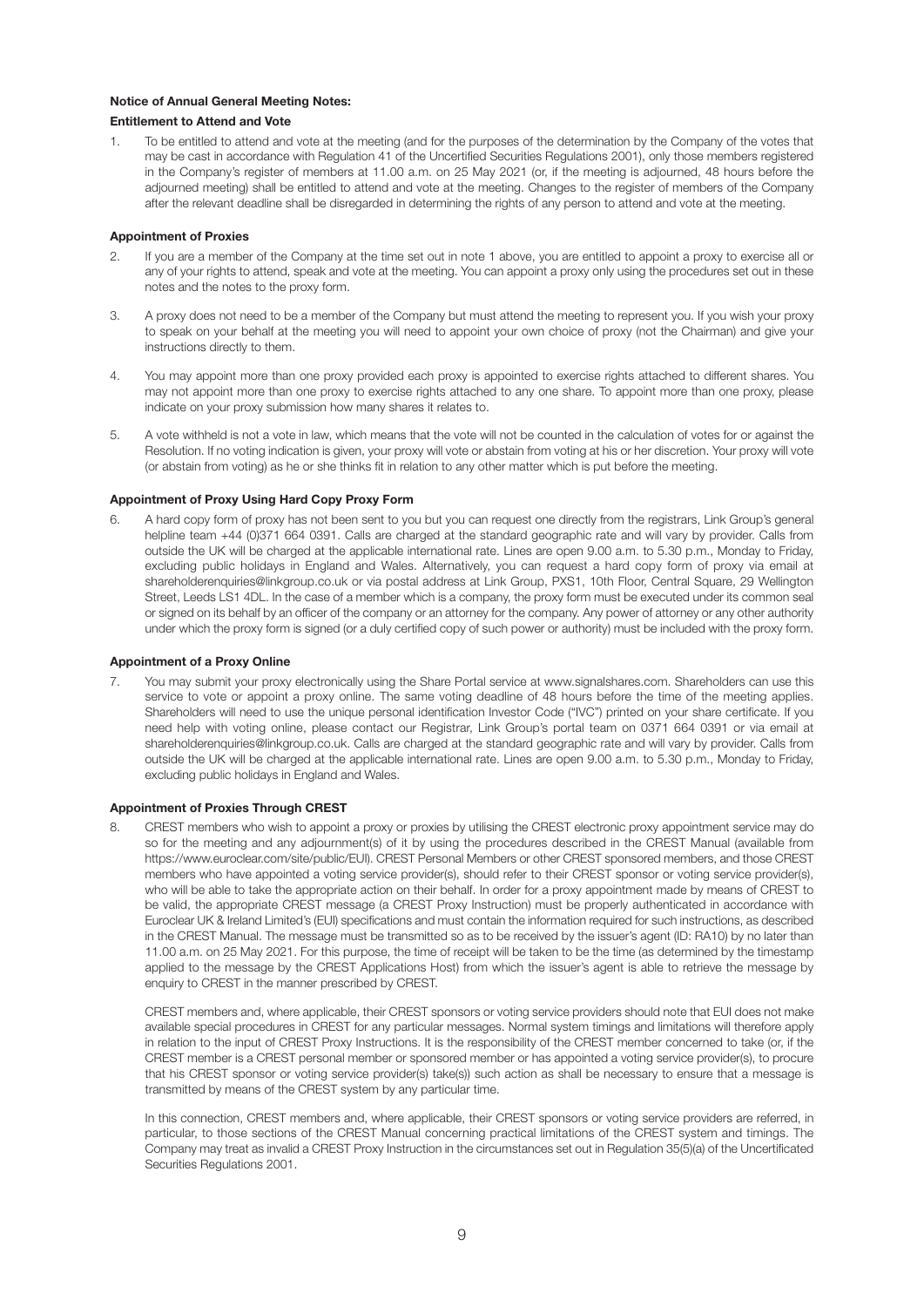#### **Appointment of Proxy by Joint Members**

In the case of joint holders, where more than one of the joint holders purports to appoint a proxy, only the appointment submitted by the most senior holder will be accepted. Seniority is determined by the order in which the names of the joint holders appear in the Company's register of members in respect of the joint holding, the first-named being the most senior.

#### **Changing Proxy Instructions**

10. To change your proxy instructions simply submit a new proxy appointment using the methods set out above. Note that the cutoff times for receipt of proxy appointments (see above) also apply in relation to amended instructions; any amended proxy appointment received after the relevant cut-off time will be disregarded. Where you have appointed a proxy using a hard-copy proxy form and would like to change the instructions using another hard-copy proxy form, please contact Link Group as per the communication methods shown in note 7. If you submit more than one valid proxy appointment, the appointment received last before the latest time for the receipt of proxies will take precedence.

#### **Termination of Proxy Appointments**

11. In order to revoke a proxy instruction, you will need to inform the Company by sending a signed hard copy notice clearly stating your intention to revoke your proxy appointment to Link Group, at the address shown in note 7. In the case of a member which is a company, the revocation notice must be executed under its common seal or signed on its behalf by an officer of the company or an attorney for the company. Any power of attorney or any other authority under which the revocation notice is signed, or a duly certified copy of such power or authority, must be included with the revocation notice. The revocation notice must be received by Link Group no later than 48 hours before the meeting. If you attempt to revoke your proxy appointment but the revocation is received after the time specified then, subject to the paragraph directly below, your proxy appointment will remain valid. Ordinarily, completion of a proxy would not preclude you from attending the AGM and voting in person if you so wish. However, this is subject to the UK Government's COVID-19 measures summarised in paragraph 3 of the letter from the Chairman of the Company dated 16 April 2021, which mean ordinary shareholders are not expected to be allowed to attend the AGM in person.

#### **Corporate Representatives**

12. A corporation which is a member can appoint one or more corporate representatives who may exercise, on its behalf, all its powers as a member provided that no more than one corporate representative exercises powers over the same share.

#### **Issued Shares and Total Voting Rights**

13. As at close of business on the day immediately prior to the date of posting of this notice of AGM, the Company's issued share capital comprised 541,226,308 ordinary shares. Each ordinary share carries the right to one vote at a general meeting of the Company and, therefore, the total number of voting rights in the Company as at close of business on the day immediately prior to the date of posting of this notice of AGM is 541,226,308.

#### **Electronic address**

14. You may not use any electronic address (within the meaning of Section 333(4) of the Companies Act 2006) provided in this notice of AGM (or in any related documents including the form of proxy) to communicate with the Company for any purposes other than those expressly stated.

#### **Website publication of audit concerns**

15. Under Section 527 of the Companies Act 2006, members meeting the threshold requirement set out in that Section have the right to require the Company to publish on a website a statement setting out any matter relating to: (a) the audit of the Company's accounts (including the auditor's report and the conduct of the audit) that are to be laid before the AGM; or (b) any circumstance connected with an auditor of the Company ceasing to hold office since the previous meeting at which annual accounts and reports were laid in accordance with Section 437 Companies Act 2006. The Company may not require the shareholders requesting any such website publication to pay its expenses in compliance with Sections 527 or 528. Where the Company is required to place a statement on a website under Section 527 Companies Act 2006, it must forward the statement to the Company's auditor not later than the time when it makes the statement available on the website. The business which may be dealt with at the AGM includes any statement that the Company has been required, under Section 527 Companies Act 2006, to publish on a website.

#### **COVID-19**

16. **As a result of measures to address the spread of COVID-19, which place limits on the number of people that may gather in any indoor space, other than the presence of two persons to be arranged by the Company at the AGM and notwithstanding the foregoing Notes, members are not expected to be allowed to attend the AGM in person. Members' attention is drawn to the letter from the Chairman of the Company dated 16 April 2021.**